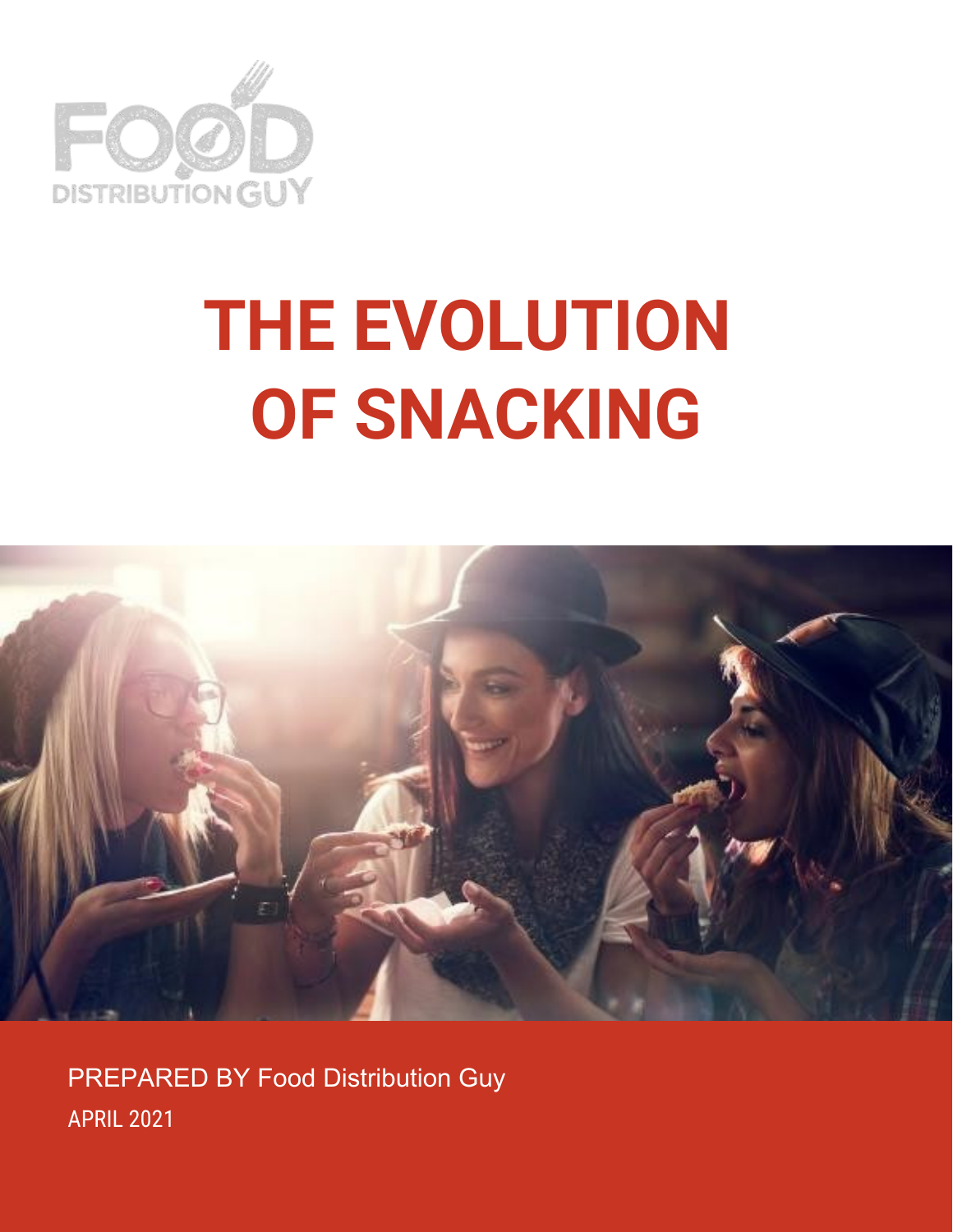How consumers snack continues to evolve, particularly as we retreat into our homes with government regulations, restrictions, and public health guidance continuing to limit our daily movement. Snacking has become a "lifeline" during the pandemic with 88% of adults saying they are snacking more or the same than they were before the pandemic, both as a substitute for a meal as well as a supplement in between meals.[i] The need for healthier snacking options can be seen as 43% of consumers say they would be willing to pay for products that offer generic health claims and 56% would be willing to pay a premium for zero-sugar products.[ii]

This report titled "The Evolution of Snacking" summarizes the research results of two studies undertaken during the pandemic:

- 1. Snacking in 2020, Insights Report Cargill, March 2021
- 2. How America Snacks, Hartman Group, March 2021

## Global Snack Markets

The global snack food segment is estimated at \$547B with the category break down as follows:

- 1. Confectionery- \$187B
- 2. Savory snacks \$176B. (+8% YOY growth)
- 3. Cookies, snack bars & fruit snacks \$103B. (+5.9% YOY growth)
- 4. Ice cream & frozen desserts \$82B

# Snacking Segment Growth (percent market share)

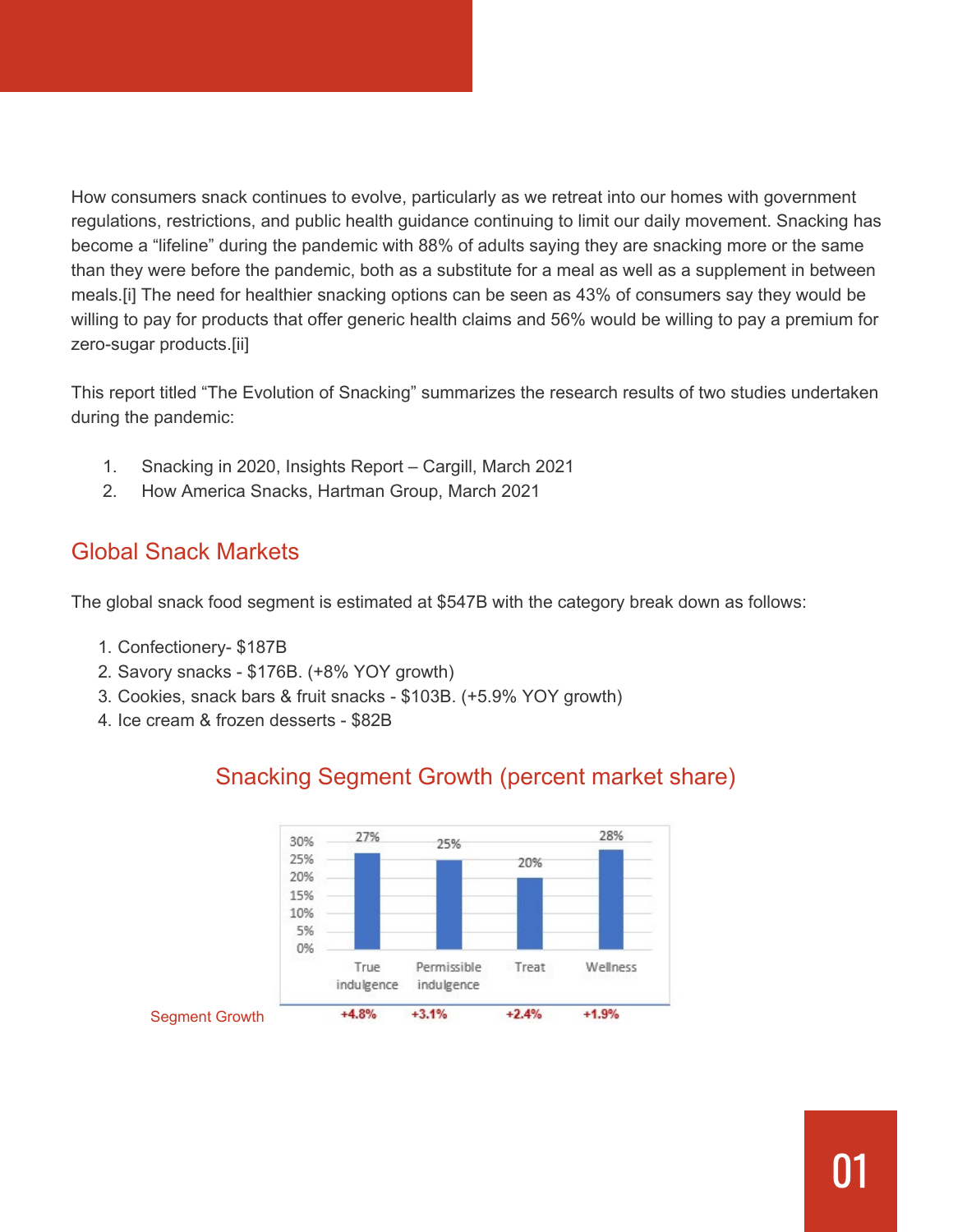The top 5 reasons why consumers have increased their snacking from a year ago:



# Snacking Culture

- 70% of consumers in 2020 had a snack on an average day.
- 72% of consumers pass up meals completely on an average day and instead opt to snack all day.
- 48% of all food and beverage occasions are snacking occasions.
- There are 5-day parts for snacking:
	- 1. Early morning snack 19%
	- 2. Mid-morning snack 22%
	- 3. Afternoon snack 38%
	- 4. After dinner snack 32%
	- 5. Late night snack 19%
- Young consumers are key drivers of snacking growth:
	- 1. Eat Snacks in place of meals:
		- Ages  $18-24 58%$
		- Ages  $25-34 52%$
		- Ages  $35-44 53%$
		- Ages  $45-54 42%$
	- 2. Snackers' Seeking Convenience:
		- Ages  $18-24 61%$
		- Ages  $25-34 63%$
		- Ages  $35-44 60%$
		- Ages  $45-54 52%$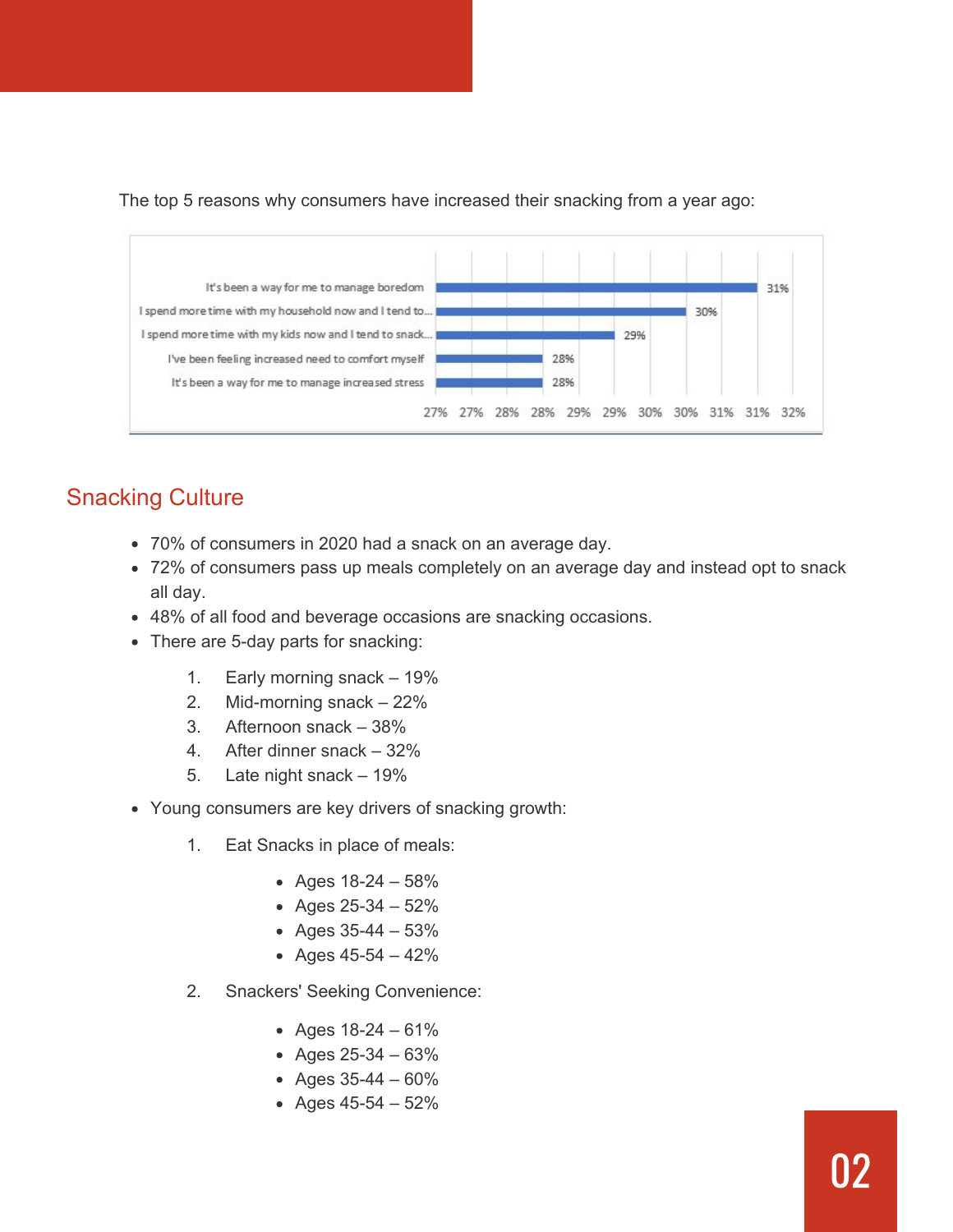- 3. Snacks Replace Meals While on the Go:
	- Ages  $18-24 57%$
	- Ages  $25-34 63%$
	- Ages  $35-44 54%$
	- Ages  $45-54 47%$
- The four snacking drivers capture how snacking motivations shift according to the occasion and individual:
	- 1. Nourishment: 54% of snacking reflects some need for nourishment.
	- 2. Optimization: 33% of all snacking reflects some need for optimization: ie. Quick energy, mental focus, anxiety and, stress management.
	- 3. Pleasure: 51% of all snacking reflects some need for pleasure.
	- 4. Distraction: 40% of all snacking reflects some need for distraction.

# Snacking Trends

Though millennials may be the snackers, older consumers seek convenience foods that help them stay healthy, and maintain active life styles. Children represent another growing snack opportunity, as parents adapt to hectic schedules. Prebiotics and fiber are merely the beginning as innovative new snacks continue to break ground with emerging ingredients such as probiotics and superfoods like pumpkin, flaxseed, and kale. Although the landscape for snacking saw significant changes in the way people consumed snacks in 2020, the same attitudes that have propelled snacking will continue to shape the overall category. Following is an overview of snack food trends.

1. Natural Nutrition

Nutrition is uppermost in consumer minds. The trend is also progressing beyond healthful, natural ingredients to those that provide added function with benefits like wellness, digestive health and, immune support growing in relevance.

- 54% of consumers want snacks that contain vitamins and minerals:
	- Ages  $18-24 56%$
	- Ages  $25-34 60%$
	- Ages  $35-44 63%$
	- Ages  $45-54 54%$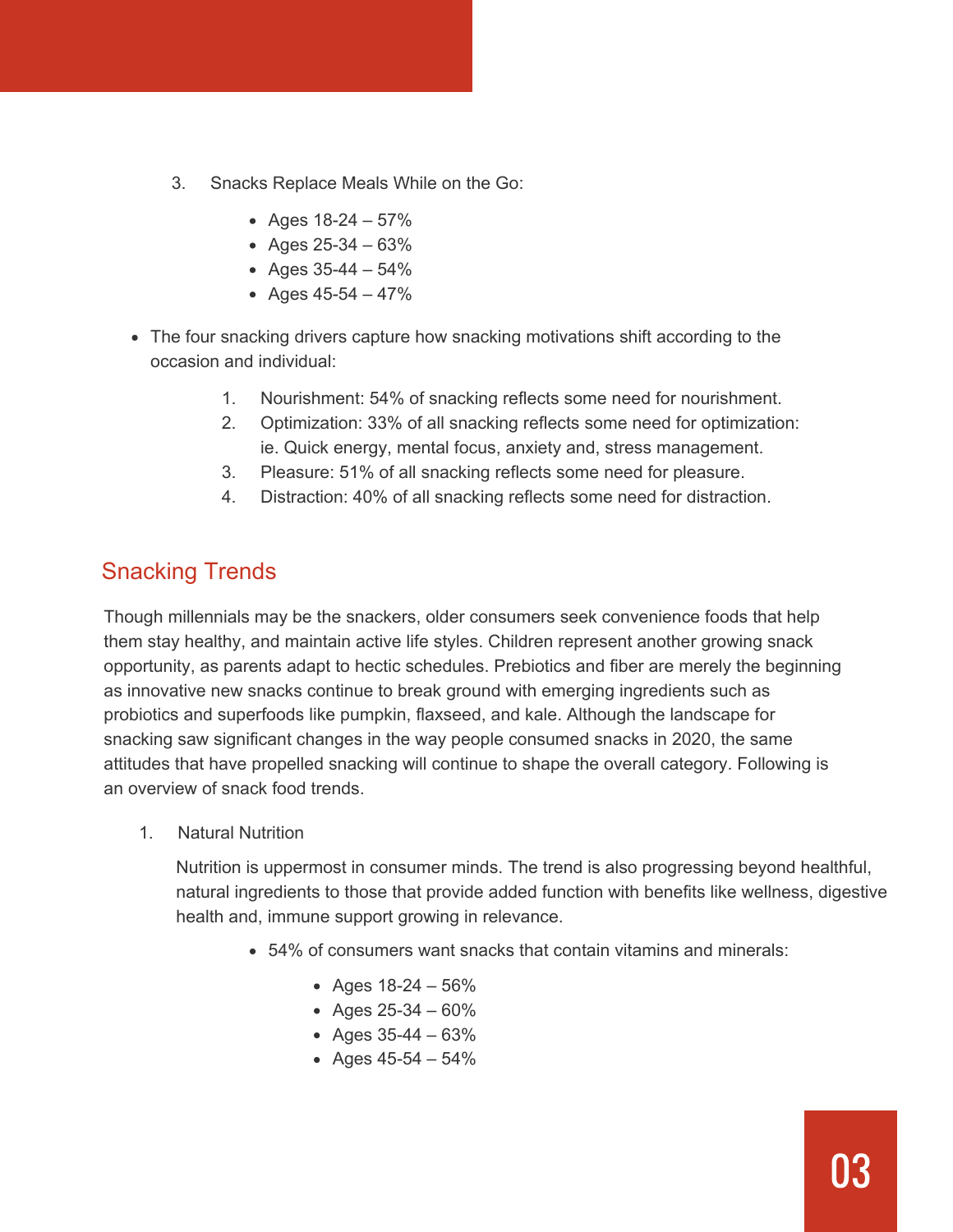- 38% of consumers want snacks to contain probiotics to help with digestion:
	- Ages  $18-24 37%$
	- Ages  $25-34 45%$
	- Ages  $35-44 47%$
- 2. Provide new snacking occasions

Nutrition is uppermost in consumer minds. The trend is also progressing beyond healthful, natural ingredients to those that provide added function with benefits like wellness, digestive health and, immune support growing in relevance.

- Close to 1/3 consumers say they do not eat breakfast or dinner every day.
- 22% say they do not always eat dinner.

#### 3. Create Experiences

Consumers continue to crave new experiences from food. The demand for something different:

- 72% say they have become more experimental with their choice of food and drink in the last five years.
- 57% of consumers like products with new and unusual flavours.
- 46% say they like moments of indulgence where they don't pay attention to nutritional intake.
- 42% deem themselves adventurous when trying new food and drink.
- 4. Tell a Good Story

Consumers have been progressively digging deeper into the mission behind the brands they buy, looking beyond the ingredients themselves into where they were sourced and how they are processed. Snack brands have an opportunity to highlight these specifics with a good story that will attract many consumers. For example, nearly two in three global consumers are interested in "clean" eating. What's more, these shoppers are typically more engaged in supporting products that are healthy, sustainable and, transparent. So, there is a spectrum of topics that will resonate for shoppers, from explaining renewable energy usage to highlighting measures that support the community.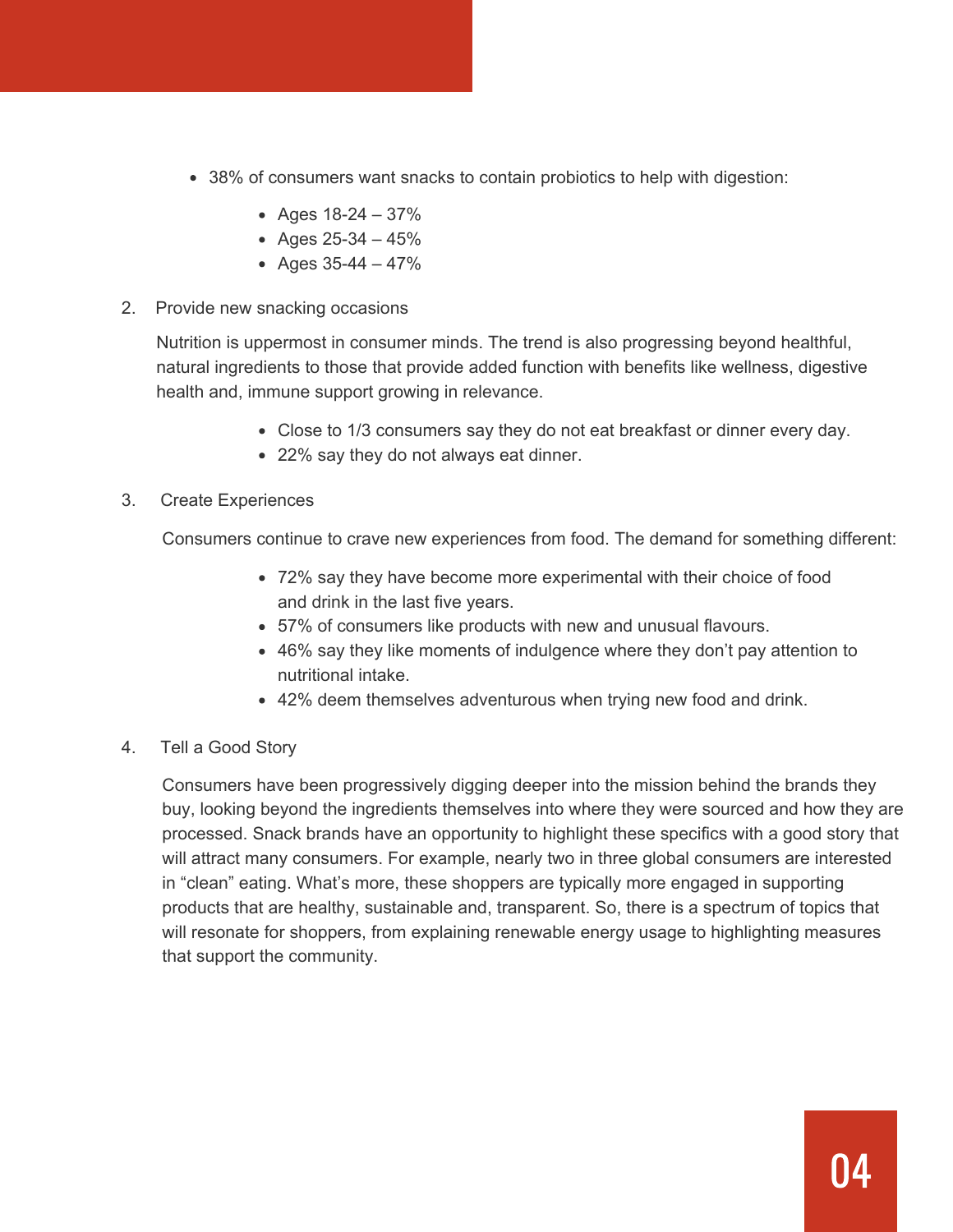

# Engagement of Label Friendly Shoppers

## **Summary**

The key to success is for brands to deepen their connections with their consumers, especially in the post-COVID world. That means understanding who their customer is and telling them what their brand is all about without a strong sell.

# References

- (i) Consumers Say Snacking is a "Lifetime" During Pandemic, www.fooddive.com, November 2020
- (ii) How do Canadian Consumers Snack? www.candyindustry.com, March 2020